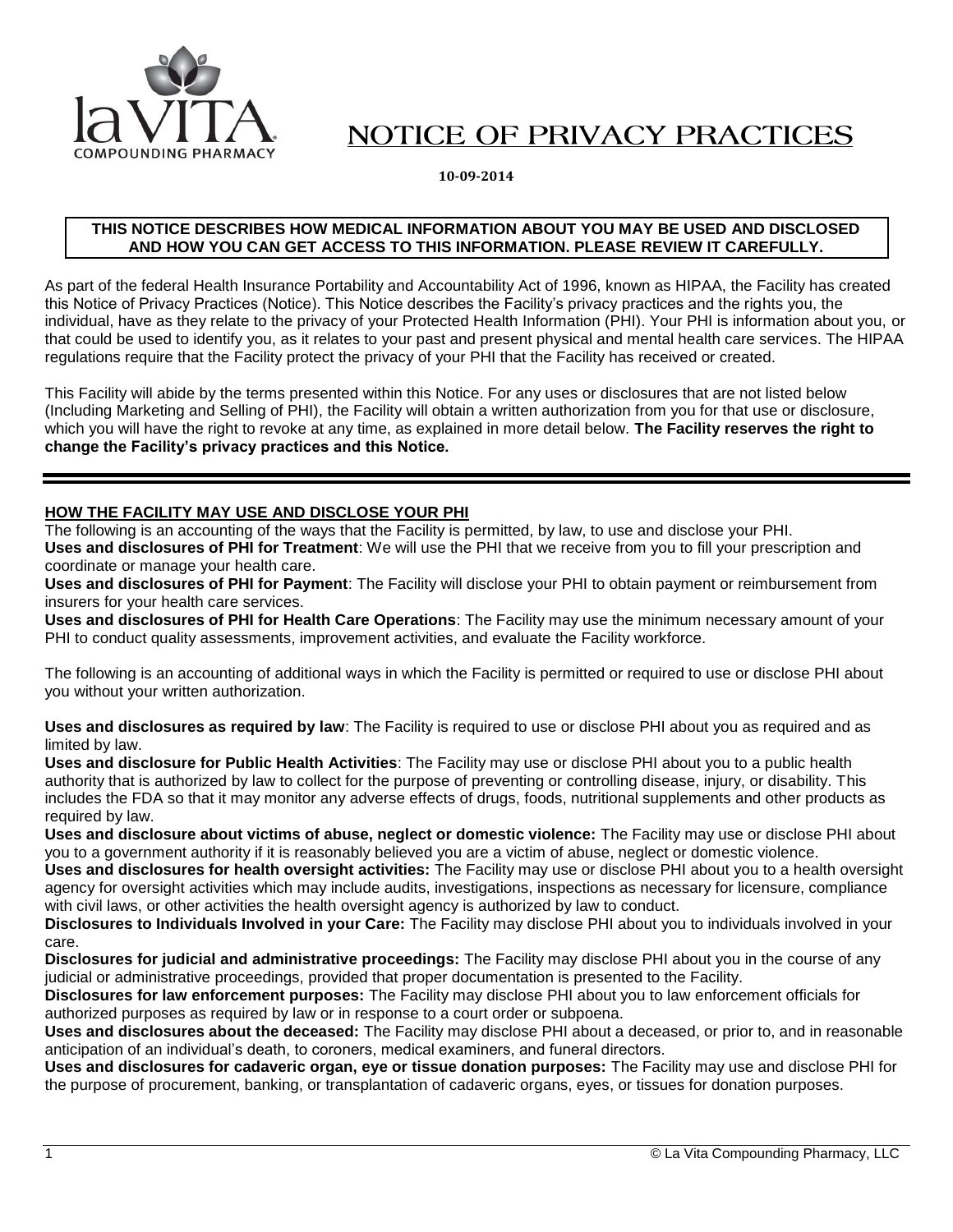**Uses and disclosures for research purposes:** The Facility may use and disclose PHI about you for research purposes with a valid waiver of authorization approved by an institutional review board or a privacy board. Otherwise, the Facility will request a signed authorization by the individual for all other research purposes.

**Uses and disclosures to avert a serious threat to health or safety:** The Facility may use or disclose PHI about you, if it believed in good faith, and is consistent with any applicable law and standards of ethical conduct, to avert a serious threat to health or safety.

**Uses and disclosures for specialized government functions:** The Facility may use or disclose PHI about you for specialized government functions including; military and veteran's activities, national security and intelligence, protective services, department of state functions, and correctional institutions and law enforcement custodial situations.

**Disclosure for workers' compensation:** The Facility may disclose PHI about you as authorized by and to the extent necessary to comply with workers' compensation laws or programs established by law.

**Disclosures for disaster relief purposes:** The Facility may disclose PHI about you as authorized by law to a public or private entity to assist in disaster relief efforts and for family and personal representative notification.

**Disclosures to business associates:** The Facility may disclose PHI about you to the Facility's business associates for services that they may provide to or for the Facility to assist the Facility to provide quality health care. To ensure the privacy of your PHI, we require all business associates to apply appropriate safeguards to any PHI they receive or create.

## **OTHER USES AND DISCLOSURES**

The Facility may contact you for the following purposes:

**Information about treatment alternatives:** The Facility may contact you to notify you of alternative treatments and/or products.

**Health related benefits or services:** The Facility may use your PHI to notify you of benefits and services the Facility provides.

**Fundraising**: If the Facility participates in a fundraising activity, the Facility may use demographic PHI to send you a fundraising packet, or the Facility may disclose demographic PHI about you to its business associate or an institutionally related foundation to send you a fundraising packet. No further disclosure will be allowed by the business associates or an institutionally related foundation without your written authorization. You will be provided with an opportunity to opt-out of all future fundraising activities.

## **FOR ALL OTHER USES AND DISCLOSURES**

The Facility will obtain a written authorization from you for all other uses and disclosures of PHI, and the Facility will only use or disclose pursuant to such an authorization. In addition, you may revoke such an authorization in writing at any time. To revoke a previously authorized use or disclosure, please contact Rachele Chavez to obtain a *Request for Restriction of Uses and Disclosures*.

## **YOUR HEALTH INFORMATION RIGHTS**

The following are a list of your rights in respect to your PHI. Please contact Rachele Chavez for more information about the below.

**Request restrictions on certain uses and disclosures of your PHI:** You have the right to request additional restrictions of the Facility's uses and disclosures of your PHI. The Facility is not required to accommodate a request, except that the Facility is required to agree to a request to restrict disclosures to health insurance plans related to products and services you pay out-of-pocket for.

**The right to have your PHI communicated to you by alternate means or locations:** You have the right to request that the Facility communicate confidentially with you using an address or phone number other than your residence. However, state and federal laws require the Facility to have an accurate address and home phone number in case of emergencies. The Facility will consider all reasonable requests.

.